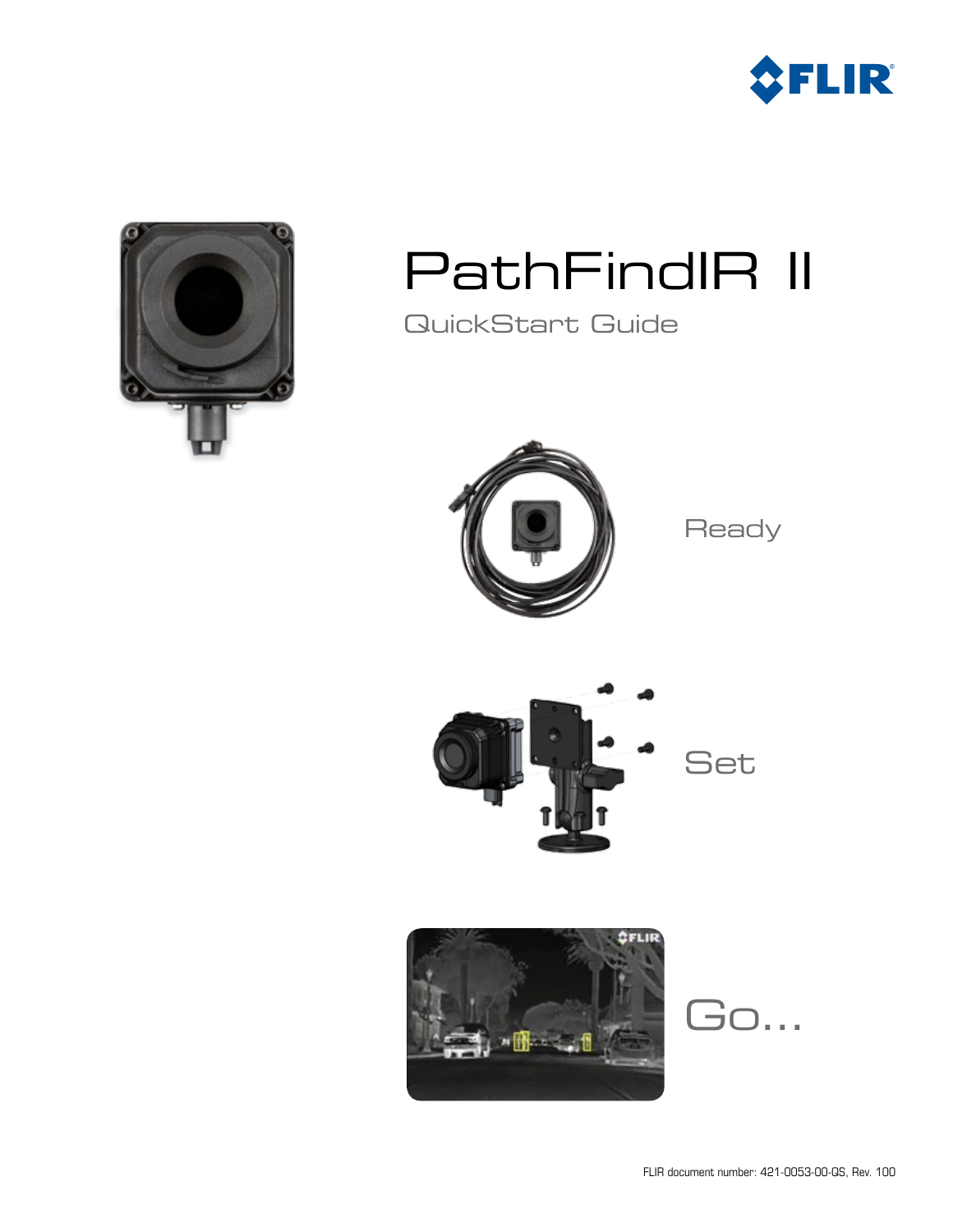# Quick Start Guide

Installation of the PathFindIR II is quick and easy. Just mount the camera and ECU, connect to a 12v power source and a video monitor and you're done.

For the complete user manual and install video please go to our website at the following link: http://www.flir.com/pf2docs



 $25.5" + 6"$ (65cm  $\pm$  15cm)

ECU (inside passenger compartment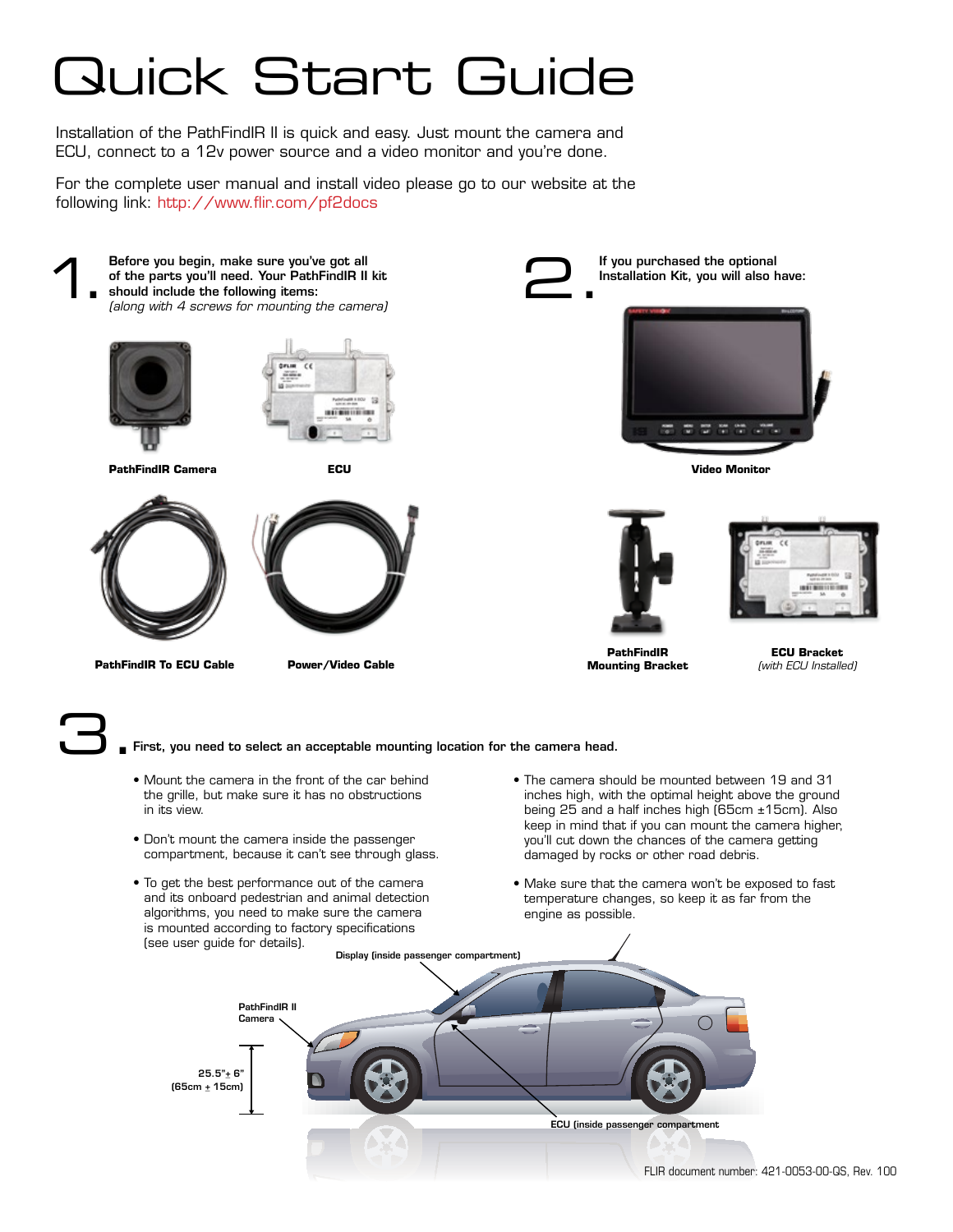Mount the camera head with the four M5 screws in the camera kit. You can either fashion your own mounting bracket, or use the bracket included in the optional Installation kit *(shown below).* Mount the camera head with the four M5 screws<br>
in the camera kit. You can either fashion your own<br>
the optional Installation kit (shown below).



6.

Route the ECU cable from the camera head to the ECU in its mounted location. Align the connectors and seat them firmly together. The connector is designed so it can only be attached one way.

• Connect the power cable to an appropriate, fused 12 volt power supply and connect the other end to the ECU in the port marked with the  $\bigcirc$  symbol. The ECU should be grounded to give the best video signal.

NOTE: IT IS VERY IMPORTANT TO CONNECT THE POWER TO THE ECU TO THE INPUT MARKED WITH THE  $\bigcap$  symbol – otherwise you may DAMAGE THE ECU!



That's it! Congratulations now go enjoy your PathFindIR II!

The ECU is not weatherproof, so it needs to be mounted inside the passenger compartment or in the truck to protect it from moisture. You can either mount it yourself, or use the bracket that comes in the optional Installation kit.





Connect the video output cable to the monitor of your choosing. It is recommended that this cable be kept as short as possible.

- Once the camera is installed and operating, use the image on the display screen to verify that the camera head is aligned properly.
- In order to get the best Pedestrian and Animal Detection from the unit it needs to be precisely aligned;
- Align the camera so that the center of the image is aligned with the car + or - 2° to the left or right.
- Also make sure the center of the image is level with the horizon  $+$  or  $-2^\circ$ .
- Finally, make sure the camera isn't tilted left or right compared to a flat road surface.
- An example of a correct installation is shown below, with example red alignment lines shown: